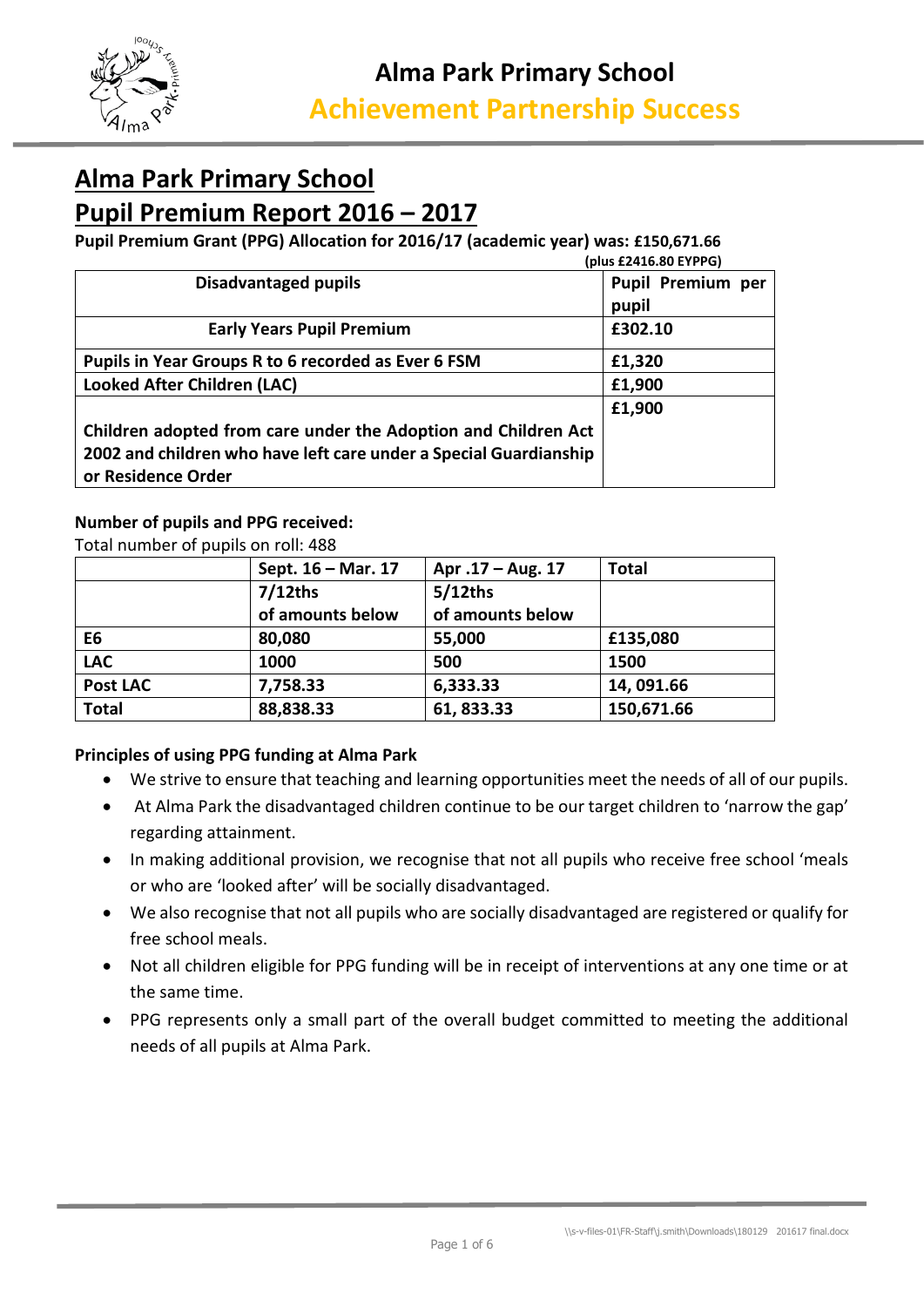

## **Provision at Alma Park using PPG funding (2016-17)**

The percentage of qualifying pupils (FSM) at Alma Park (14%) is slightly above the national average of 13%.

### **Nature of support GIVE EGS**

Focus on learning in the curriculum eg **Curriculum related intervention/ staffing ratio** Focus on social, emotional and behavioural needs **eg pastoral interventions tiered approach menu of programmes / staff deployment**

### Focus on enrichment beyond the curriculum eg **sporting activities before and after school, music enrichment, upper KS2 residential**

#### **Attainment in Year 1 phonics screening test for 17 pupils eligible for PPG:**

65% of disadvantaged pupils at Alma Park achieved the expected standard which is below the 84% national standard for **all** pupils.

|                          | No. of pupils | % Meeting required<br>standard |           |
|--------------------------|---------------|--------------------------------|-----------|
| <b>Disadvantaged</b>     | 17            | $(11)$ 65%                     | $26%$ gap |
| <b>Non Disadvantaged</b> | 47            | (43)91%                        |           |

*(3 children profoundly deaf)*

#### **Overall attainment at KS1 for 16 pupils (disadvantaged) eligible for PPG:**

|                                             |        | School % achieving expected standard 2017                   |     |     |     |  |  |  |  |
|---------------------------------------------|--------|-------------------------------------------------------------|-----|-----|-----|--|--|--|--|
|                                             | Cohort | <b>Science</b><br><b>Writing</b><br><b>Maths</b><br>Reading |     |     |     |  |  |  |  |
|                                             |        |                                                             |     |     |     |  |  |  |  |
| <b>All Pupils</b>                           | 61     | 69%                                                         | 74% | 74% | 87% |  |  |  |  |
| <b>Disadvantaged</b>                        | 16     | 56%                                                         | 69% | 63% | 88% |  |  |  |  |
| <b>Others</b>                               | 45     | 73%                                                         | 76% | 78% | 87% |  |  |  |  |
|                                             |        |                                                             |     |     |     |  |  |  |  |
| National % achieving expected standard 2017 |        |                                                             |     |     |     |  |  |  |  |
| <b>All Pupils</b>                           |        | 76%                                                         | 68% | 75% | 83% |  |  |  |  |

|                      | School % achieving higher standard 2017   |         |                |              |  |  |  |
|----------------------|-------------------------------------------|---------|----------------|--------------|--|--|--|
|                      | Cohort                                    | Reading | <b>Writing</b> | <b>Maths</b> |  |  |  |
|                      |                                           |         |                |              |  |  |  |
| <b>All Pupils</b>    | 61                                        | 30%     | 20%            | 20%          |  |  |  |
| <b>Disadvantaged</b> | 16                                        | 13%     | 6%             | 13%          |  |  |  |
| <b>Others</b>        | 45                                        | 36%     | 24%            | 22%          |  |  |  |
|                      |                                           |         |                |              |  |  |  |
|                      | National % achieving higher standard 2017 |         |                |              |  |  |  |
| <b>All Pupils</b>    |                                           | 25%     | 16%            | 21%          |  |  |  |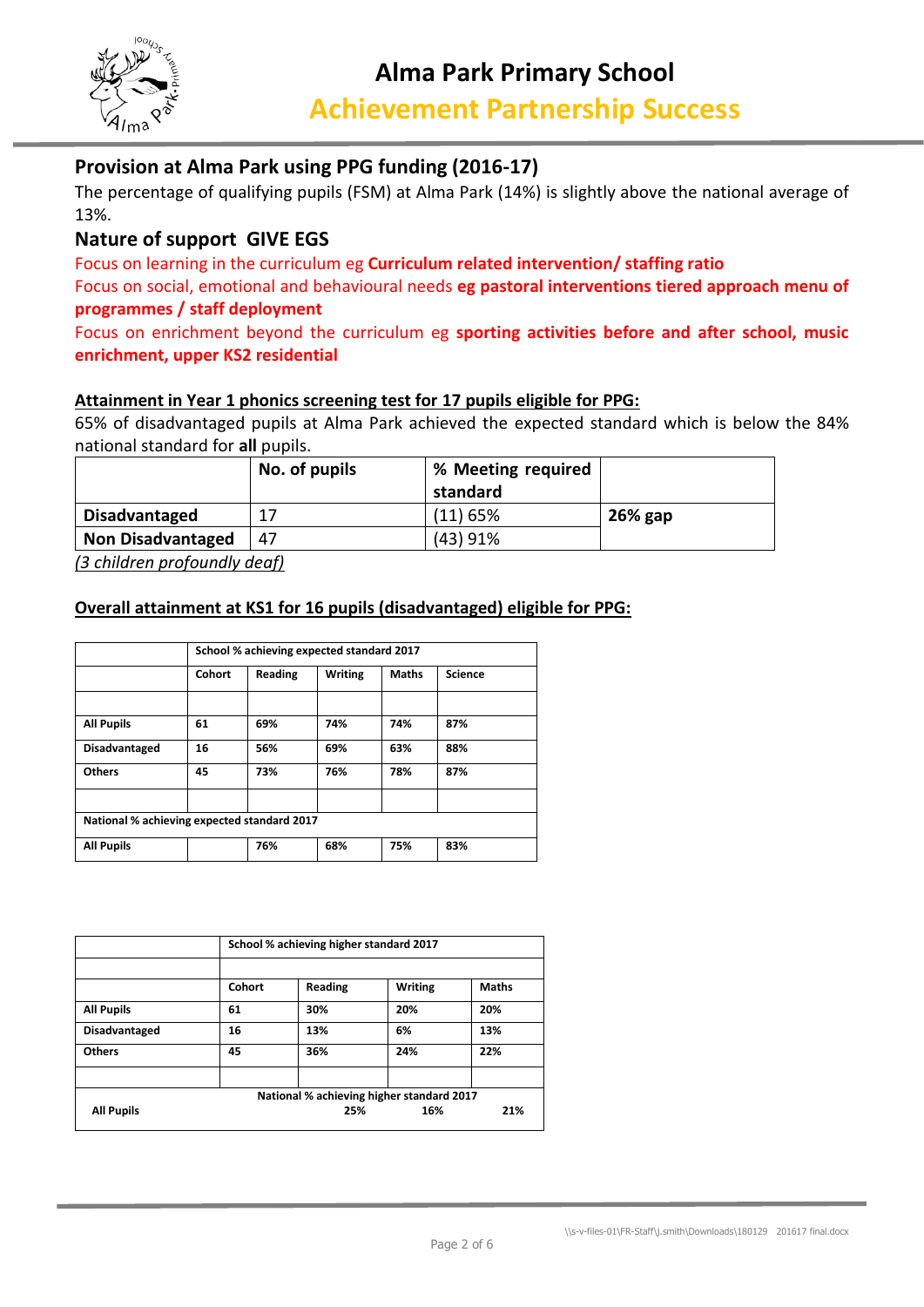

#### **Overall attainment at KS2 for 19 pupils eligible for PPG:**

Yr 6 (based on 57 children) the % of disadvantaged children (19) who met the expected standard in R=53%; W= 68%; M= 47%; Combined=37%

Non-disadvantaged = R=50%; W=74%; M=71%; Combined=42%; therefore the **gap** = R=3%; W=6%; **M=24%;** Combined=5%

|                   |               | School % achieving higher standard 2017   |                |              |            |
|-------------------|---------------|-------------------------------------------|----------------|--------------|------------|
|                   | <b>Cohort</b> | Reading                                   | <b>Writing</b> | <b>Maths</b> | <b>RWM</b> |
| <b>All Pupils</b> | 57            | 12% 25                                    | 7% 18          | 18% 23       | 4% 9       |
| Disadvantaged     | 19            | 5% 29                                     | 5% 21          | 16% 27       | 0% 11      |
| <b>Others</b>     | 38            | 16% 29                                    | 8% 21          | 18% 27       | 5% 11      |
| <b>FSM</b>        | 11            | 9% 29                                     | 9% 21          | 18% 27       | 0%<br>-11  |
|                   |               | National % achieving higher standard 2017 |                |              |            |
| <b>All Pupils</b> |               | 25%                                       | 18%            | 23%          | 9%         |

|                                             | School % achieving expected standard 2017 |           |                |              |            |                |  |  |  |
|---------------------------------------------|-------------------------------------------|-----------|----------------|--------------|------------|----------------|--|--|--|
|                                             | Cohort                                    | Reading   | <b>Writing</b> | <b>Maths</b> | <b>RWM</b> | <b>Science</b> |  |  |  |
| <b>Pupils</b>                               | 57                                        | 51% 71    | 76<br>72%      | 63%<br>75    | 40%<br>61  | 88% 82         |  |  |  |
| Disadvantaged                               | 19                                        | 53%<br>77 | 68%<br>81      | 47%<br>80    | 37%<br>67  | 95%            |  |  |  |
| <b>Others</b>                               | 38                                        | 50%<br>77 | 74%<br>81      | 71%<br>80    | 42%<br>67  | 83%            |  |  |  |
| <b>FSM</b>                                  | 11                                        | 55%<br>77 | 73%<br>81      | 46%<br>80    | 36%<br>67  | 100%           |  |  |  |
| National % achieving expected standard 2017 |                                           |           |                |              |            |                |  |  |  |
| <b>All Pupils</b>                           |                                           | 71%       | 76%            | 75%          | 61%        | 82%            |  |  |  |

For those pupils who achieved the higher standard, the widest gap between disadvantaged and nondisadvantaged pupils was in Reading. At the higher standard, the gap between disadvantaged and non-disadvantaged pupils in Writing and Maths was very small. This was also well below the national for both disadvantaged and non-disadvantaged pupils.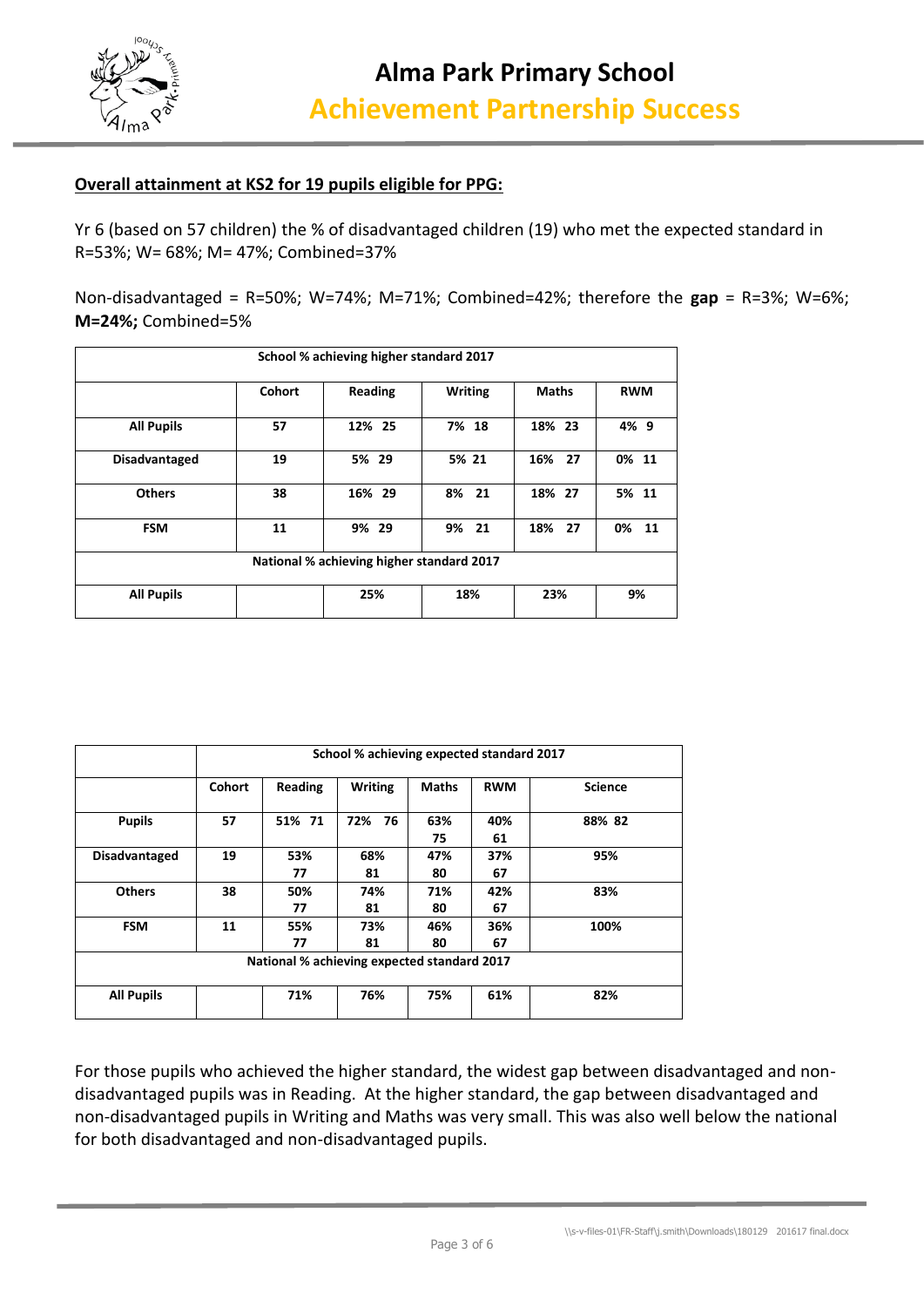

#### **Overall progress from KS1 to KS2 for 19 (disadvantaged) pupils eligible for PPG:**

The new progress measures are a type of value added measure, which means that pupils' results are compared to the actual achievements of other pupils nationally with similar prior attainment. There are multiple stages in the process.

Progress scores will be centred around zero, with most schools within the range of -5 to +5.

• A **score of 0** means pupils in this school on average do about **as well** at KS2 as those with similar prior attainment nationally.

• A **positive score** means pupils in this school on average do **better** at KS2 as those with similar prior attainment nationally.

• A **negative score** means pupils in this school on average do **worse** at KS2 as those with similar prior attainment nationally.

A negative score does not mean that pupils did not make any progress, rather it means they made less progress than other pupils nationally with similar starting points.

|                                                                     |                                             |                                             |                                                  |                                   | <b>Reading</b>            | Writing                   | Maths                     |
|---------------------------------------------------------------------|---------------------------------------------|---------------------------------------------|--------------------------------------------------|-----------------------------------|---------------------------|---------------------------|---------------------------|
|                                                                     | Reading<br><b>Explore data</b><br>in detail | Writing<br><b>Explore data</b><br>in detail | <b>Maths</b><br><b>Explore data</b><br>in detail |                                   | Explore data<br>in detail | Explore data<br>in detail | Explore data<br>in detail |
| School progress<br>score<br>Confidence interval ?                   | $-3.97$<br>$-5.68$ to $-2.26$               | $-2.00$<br>$-3.64$ to $-0.36$               | $-1.22$<br>$-2.76$ to $+0.32$                    | Progress score for                |                           |                           |                           |
| Well above national average<br>(about 10% of schools in<br>England) |                                             |                                             |                                                  | disadvantaged                     | $-3.49$                   | $-1.50$                   | $-1.73$                   |
| Above national average<br>(about 10% of schools in<br>England)      |                                             |                                             |                                                  | pupils<br>Confidence interval ?   | $-6.45$ to $-0.53$        | $-4.29$ to $+1.30$        | $-4.40$ to $+0.94$        |
| Average<br>(about 60% of schools in<br>England)                     |                                             |                                             |                                                  | National average for non-         | $+0.33$                   | $+0.17$                   | $+0.28$                   |
| Below national average<br>(about 10% of schools in<br>England)      |                                             |                                             |                                                  | disadvantaged pupils              |                           |                           |                           |
| Well below national average<br>(about 10% of schools in<br>England) |                                             |                                             |                                                  | Number of disadvantaged<br>pupils | 17                        | 18                        | 17                        |
| Number of pupils                                                    | 51                                          | 52                                          | 51                                               |                                   |                           |                           |                           |

In the 2015 – 16 report the progress of children in Maths was highlighted as an area of focus for our children. The current progress scores would suggest that the interventions put in to place have been effective. It could also be suggested that the school focus on writing has also impacted positively on the progress of children who qualify for pupil premium funding. The average gap in progress between disadvantaged and non-disadvantaged pupils is approximately 0.5. **maybe closer to 0.7**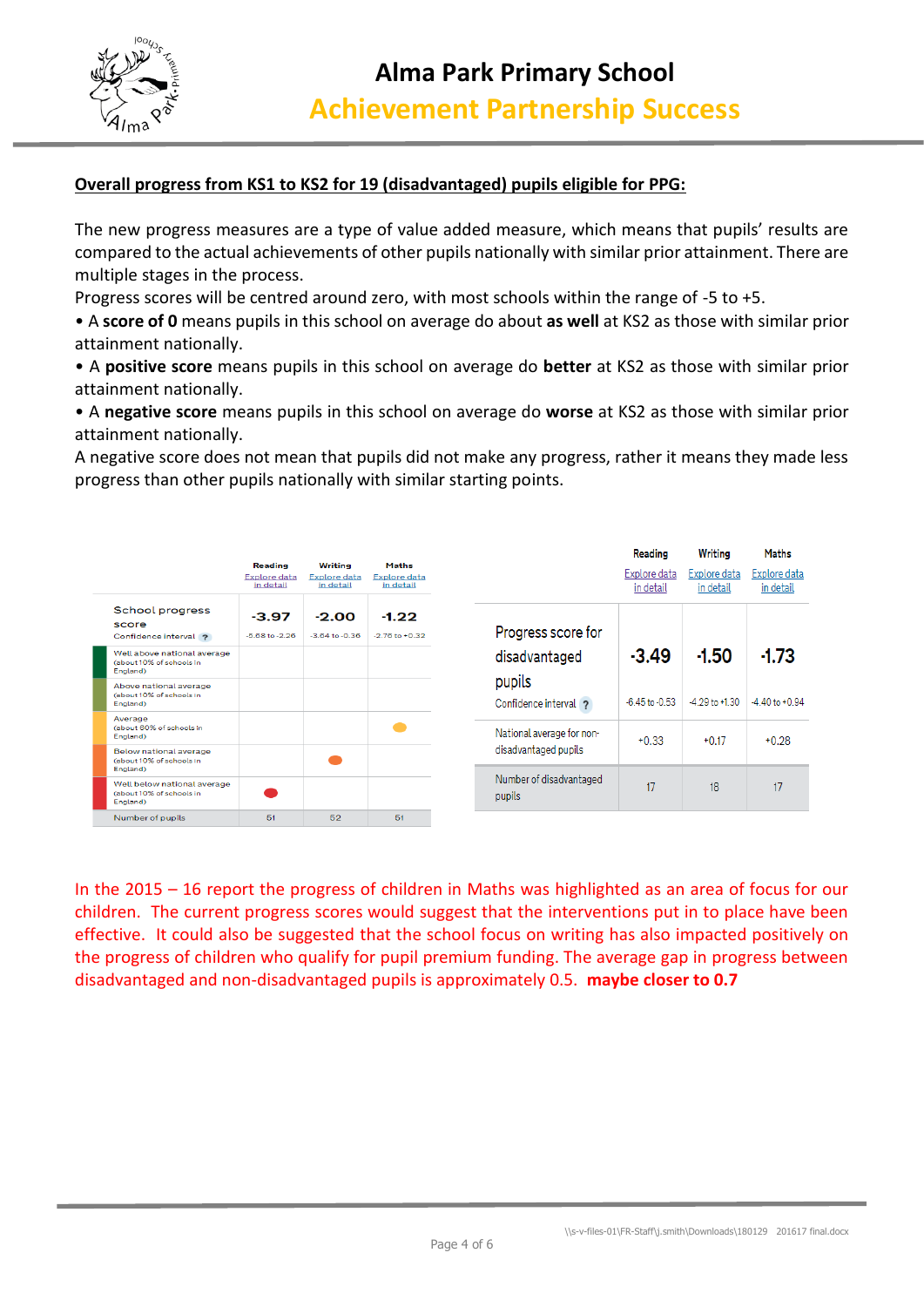

## **Projected Pupil Premium spending for 2017 – 18**

**Grant Received - £155, 696 (incld £2416 EYPP @ £302.10 per child)**

Ever  $6 = 104$  pupils EYPP = 8 pupils  $LAC = 1$  pupil Post LAC = 7 pupils TOTAL = 120 pupils

#### **Proposed Spending Foci**

| Spending                                                                                                                                                                                                                                                       | <b>Outcome</b>                                                                                                                                                                                                              |  |  |  |
|----------------------------------------------------------------------------------------------------------------------------------------------------------------------------------------------------------------------------------------------------------------|-----------------------------------------------------------------------------------------------------------------------------------------------------------------------------------------------------------------------------|--|--|--|
| Academic - Deployment of AHTs across<br>the school English & Maths support;<br>Boosters (including before and after<br>school groups); Targeted Maths support<br>including $1^{st}$ Class @Number 2 and<br>Numicon, Reading intervention - Lexia,<br>Clicker 7 | Increased attainment for disadvantaged<br>pupils<br>Reduced gap between disadvantaged<br>and non-disadvantaged<br>Improved progress of all qualifying pupils                                                                |  |  |  |
| Well Being – Pastoral team (1 Learning<br>mentor, 3 behaviour guidance and<br>support, 1 AHT); training & delivery of<br>interventions, Play Therapy                                                                                                           | Qualifying pupils are given strategies manage<br>SEMH barriers to learning<br>Staff supported to understand and meet the<br>needs of all pupils<br>Parent/carers helped with strategies to best<br>support their child(ren) |  |  |  |
| Enrichment<br>&<br>-Forest<br>engagement<br>Schools, Music Events, Residential Visit,                                                                                                                                                                          | Pupils continue to have multiple enrichment<br>$\bullet$<br>experiences                                                                                                                                                     |  |  |  |

#### **Percentage of PP / non PP children at/above expected at the end of Summer 2017**

|                  |                 | Reading       |                  | <b>Writing</b>  |               |                           | <b>Mathematics</b> |               |                  |
|------------------|-----------------|---------------|------------------|-----------------|---------------|---------------------------|--------------------|---------------|------------------|
| PP vs Non-PP     | <b>PP</b>       | Gap           | Non PP           | PP              | Gap           | Non PP                    | PP                 | Gap           | Non PP           |
|                  |                 |               |                  |                 |               | <b>Summer End of Term</b> |                    |               |                  |
| $(+)$<br>Yr.1    | 47.1%<br>(8/17) | Non PP +30.7% | 77.8%<br>(35/45) | 47.1%<br>(8/17) | Non PP +12.9% | 60.0%<br>(27/45)          | 58.8%<br>(10/17)   | Non PP +1.2%  | 60.0%<br>(27/45) |
| $^{(+)}$<br>Yr.3 | 75.0%<br>(9/12) | PP +9.9%      | 65.1%<br>(28/43) | 66.7%<br>(8/12) | PP 3.9%       | 62.8%<br>(27/43)          | 75.0%<br>(9/12)    | PP 12.2%      | 62.8%<br>(27/43) |
| $^{(+)}$<br>Yr.4 | 53.3%<br>(8/15) | Non PP +10.3% | 63.6%<br>(28/44) | 53.3%<br>(8/15) | Non PP +8.0%  | 61.4%<br>(27/44)          | 53.3%<br>(8/15)    | Non PP +3.5%  | 56.8%<br>(25/44) |
| $(+)$<br>Yr.5    | 42.1%<br>(8/19) | Non PP +37.9% | 80.0%<br>(36/45) | 21.1%<br>(4/19) | Non PP +30.1% | 51.1%<br>(23/45)          | 42.1%<br>(8/19)    | Non PP +20.1% | 62.2%<br>(28/45) |

*Yr.2 & Yr. 6 data in information presented earlier in the report.*